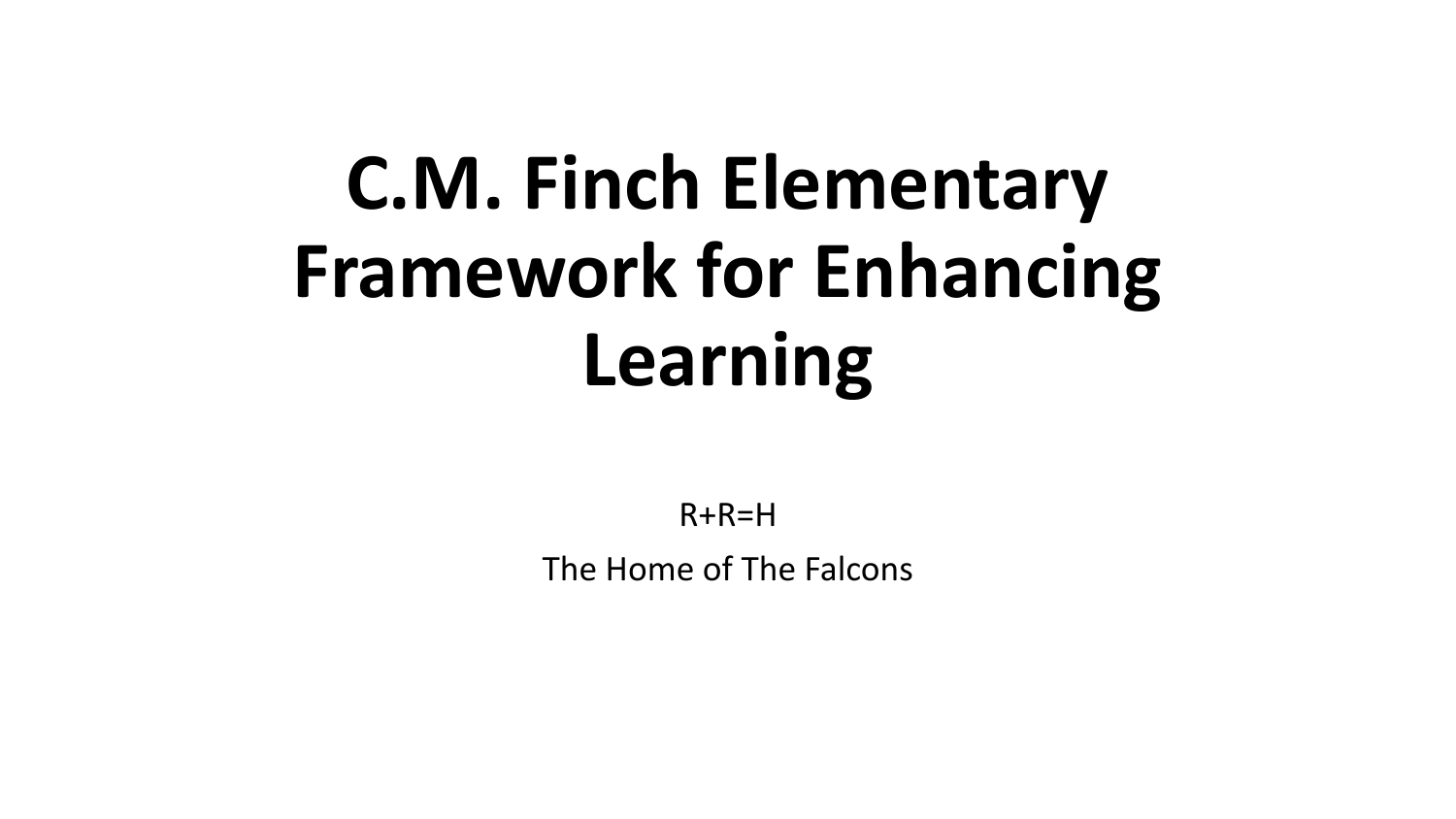# C.M. Finch Population 2020/2021

- We have a stable school population- Staff and Students
- We have 250 students K-6
- We have the SD60 elementary Resource Room Program
	- We are currently providing service to two students off site due to Covid-19
- Our numbers are very uniform K-6
	- K-40, G1-31, G2-34, G3-39, G4-35, G6-36
		- Indigenous Students 42
		- $•$  FII 21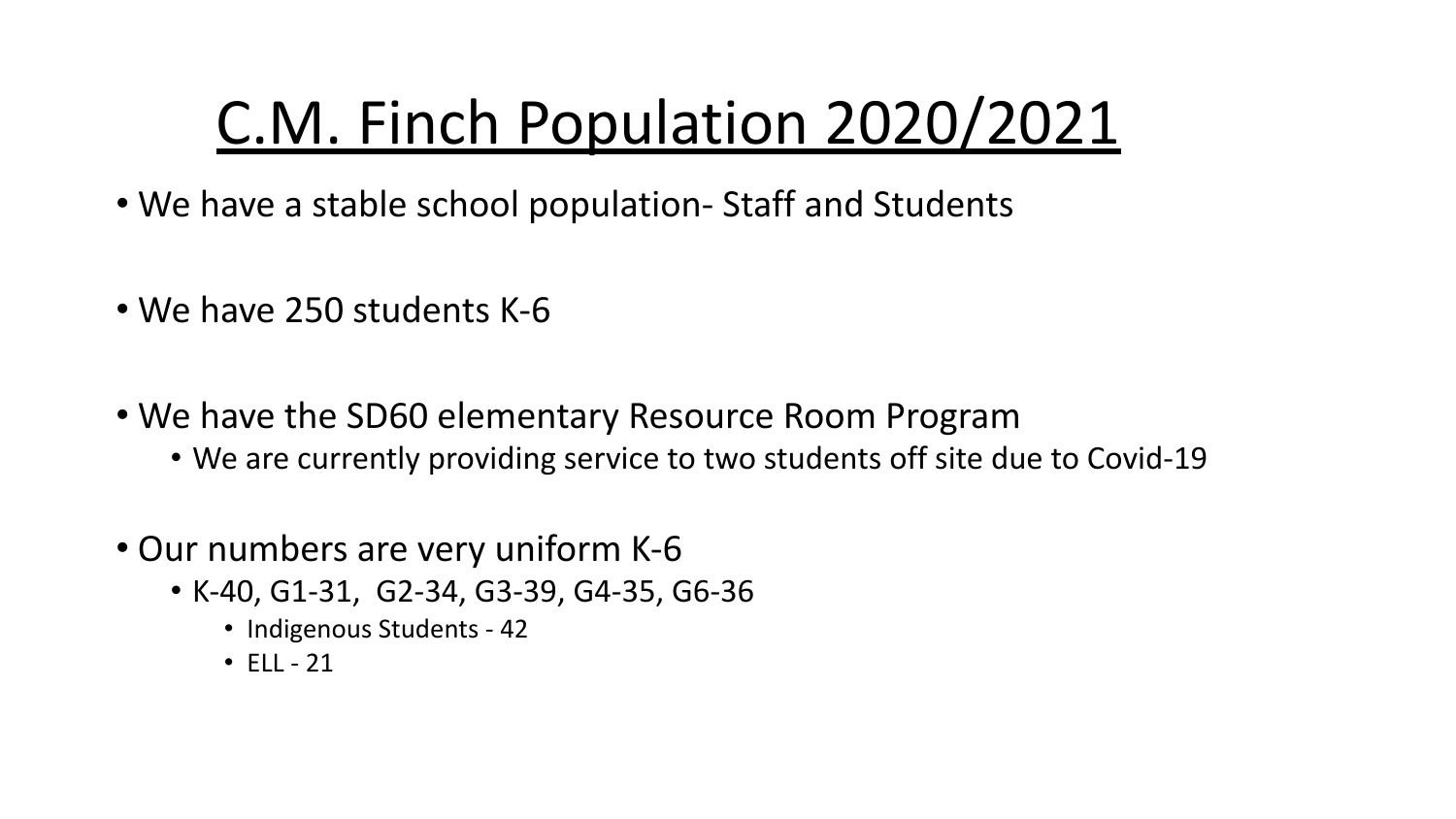# Reading Data 2020/21

| <b>Grade</b>   | <b>NYM</b>     | <b>Meeting</b><br><b>Expectations</b> |
|----------------|----------------|---------------------------------------|
| $\mathbf{1}$   | 11             | 20                                    |
| $\overline{2}$ | 4              | 29                                    |
| 3              | $\overline{2}$ | 35                                    |
| $\overline{4}$ | 3              | 30                                    |
| $\overline{5}$ | 8              | 25                                    |
|                | 4              | 29                                    |



Not Yet Meeting Expectations Meeting Expectations

- 84% are Meeting Expectations in Reading
- 2018/19- 92% ME
- **• 24% of Grade 1's know all 26 letters of the Alphabet**
- *• Noticing the same trend in Kindergarten*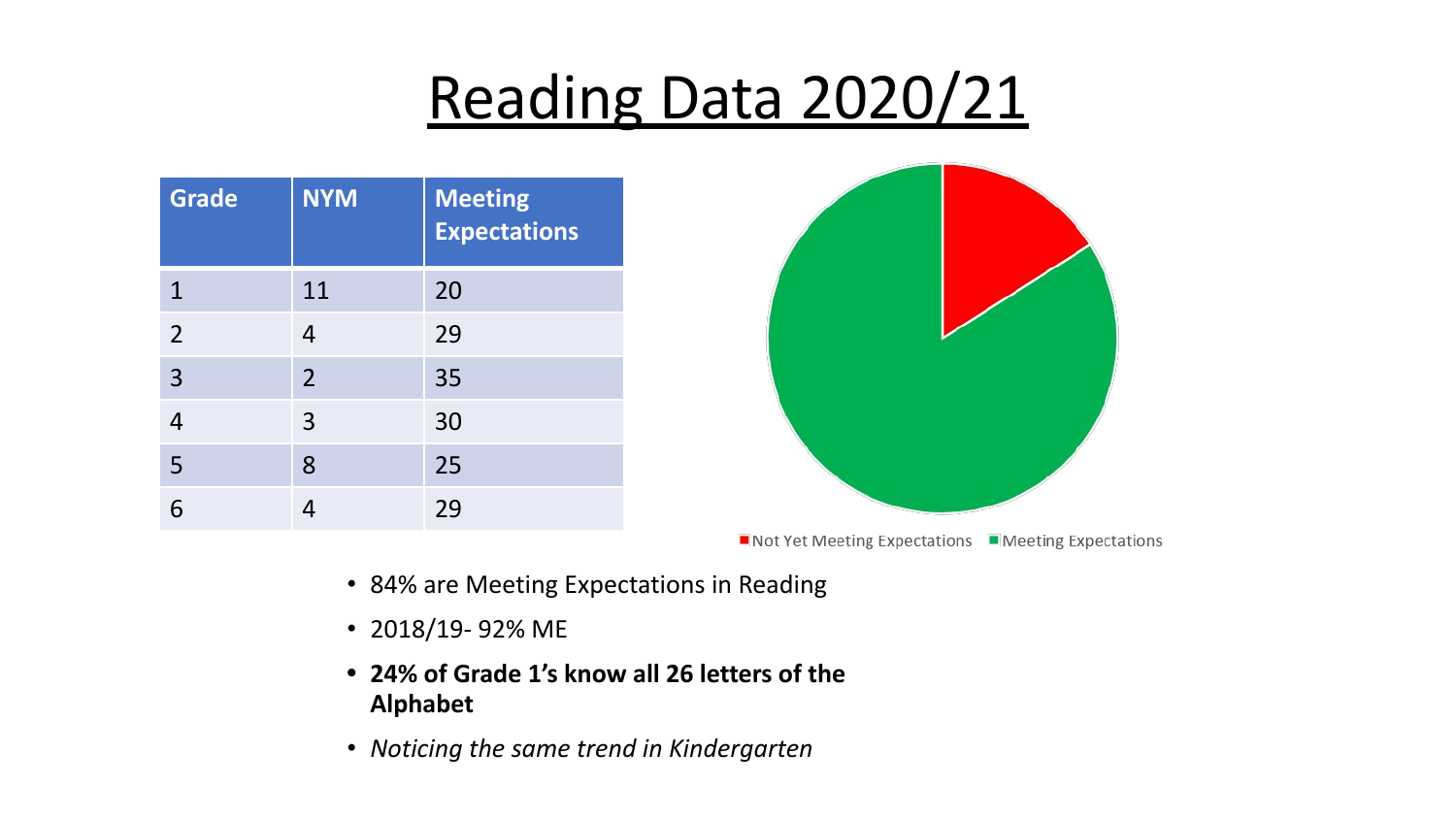### Writing Data 2020/21

| <b>Grade</b>   | <b>NYM</b>     | <b>Meeting</b> |
|----------------|----------------|----------------|
| $\mathbf{1}$   | 11             | 20             |
| $\overline{2}$ | 4              | 29             |
| $\overline{3}$ | $\overline{2}$ | 35             |
| 4              | $\Omega$       | 33             |
| 5              | 6              | 27             |
| 6              | 5              | 28             |



- 86% Meeting Expectations in Writing
- 91% ME in 2018/19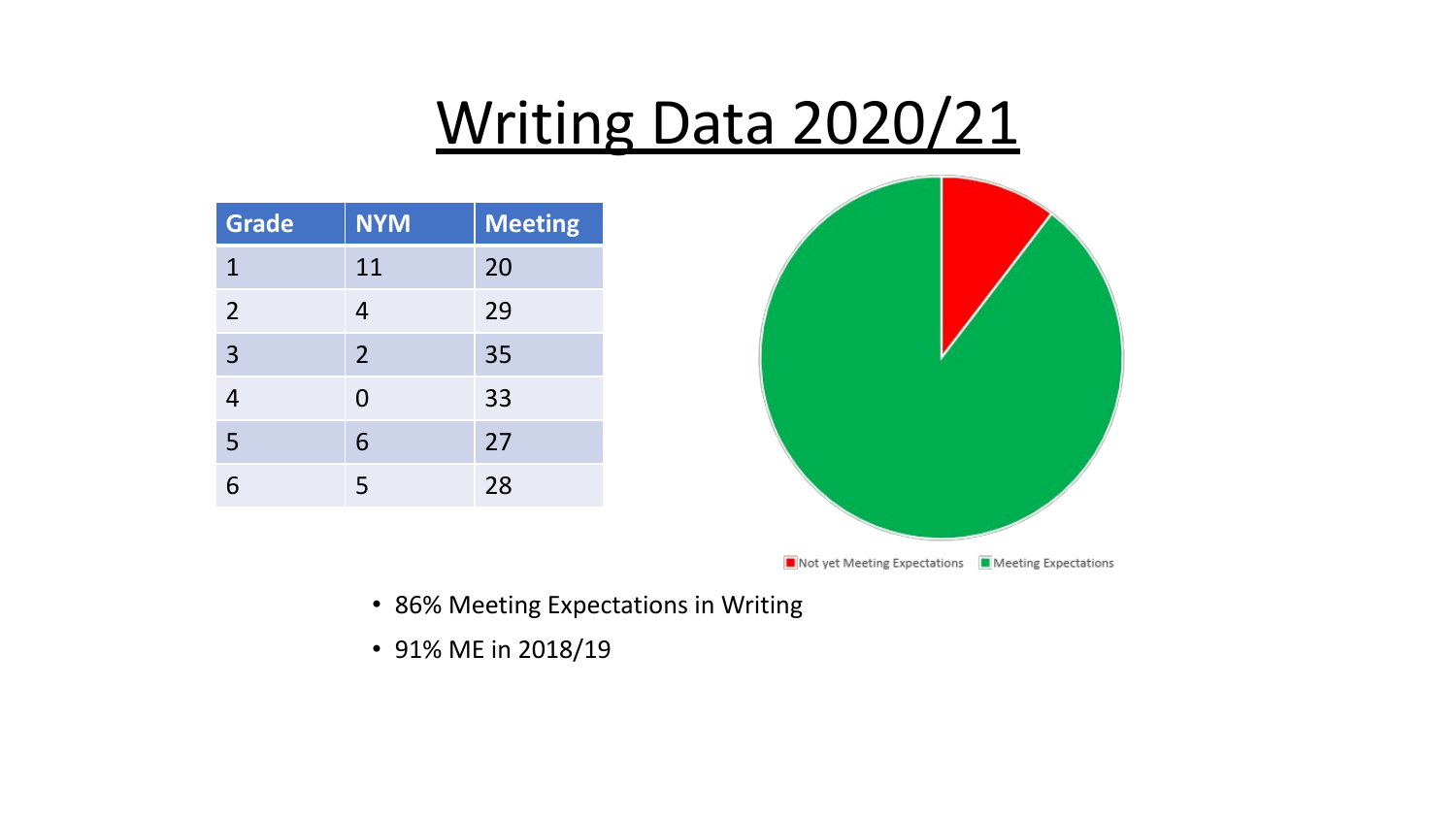### Numeracy Data 2020/21

| <b>Grade</b>   | <b>NYM</b>     | <b>Meeting</b> |
|----------------|----------------|----------------|
| $\mathbf{1}$   | 3              | 27             |
| $\overline{2}$ | 3              | 30             |
| $\overline{3}$ | 3              | 36             |
| $\overline{4}$ | $\overline{2}$ | 30             |
| 5              | 3              | 29             |
| 6              | 7              | 29             |



Not yet Meeting Expectations **H** Meeting Expectations

- 89% Meeting Expectations
- 98% ME in 2018/19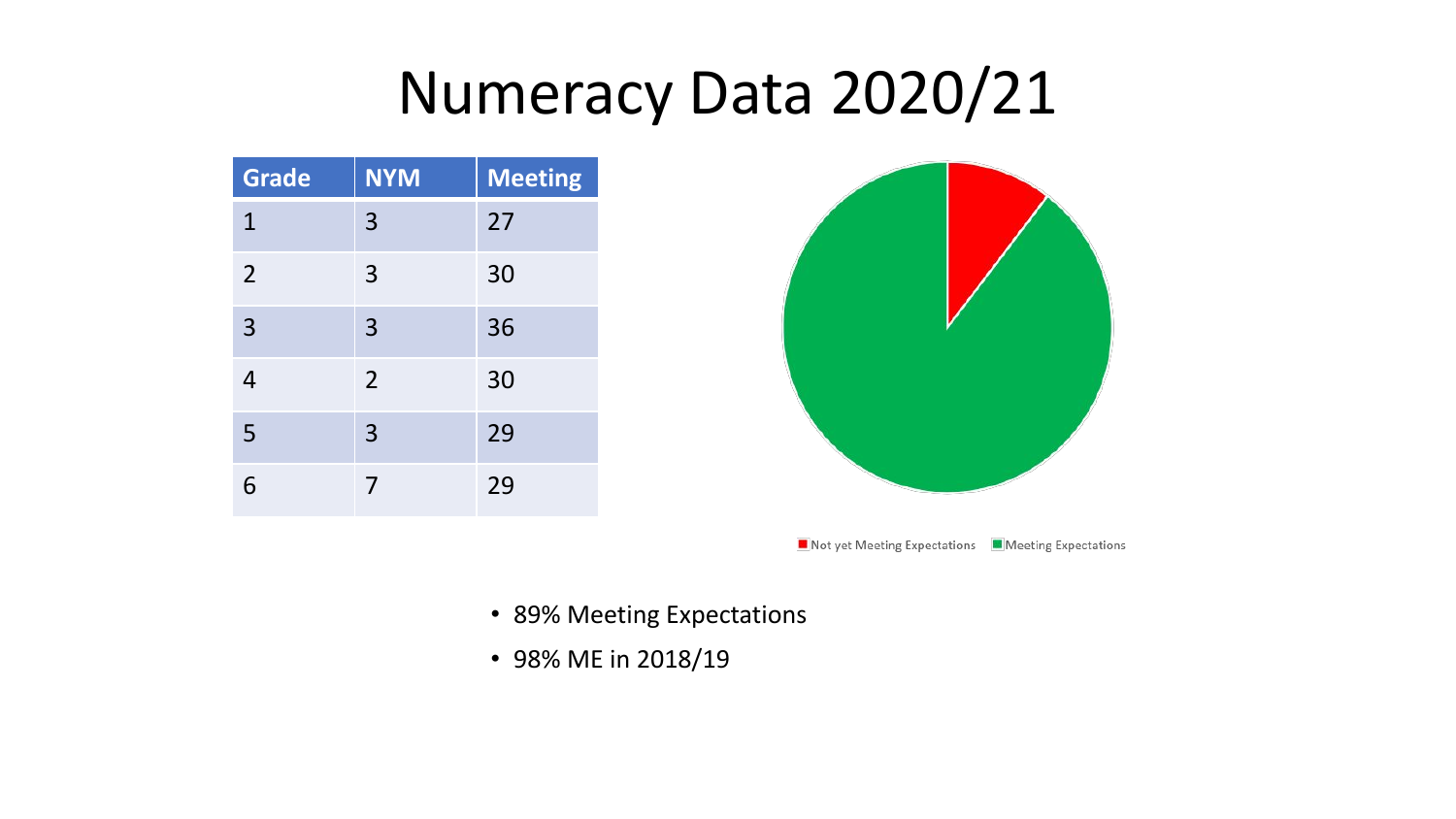### **Community Building: What Can We Do?**



- **• Weekly Virtual Assemblies**
- **• Terry Fox Run**
- **• Costume Parade**
- **• Virtual Christmas Concert**
- **• Christmas Hamper**
- **• Weekly Email Updates**
- **• Fun Days**
- **• Virtual Reading Buddies**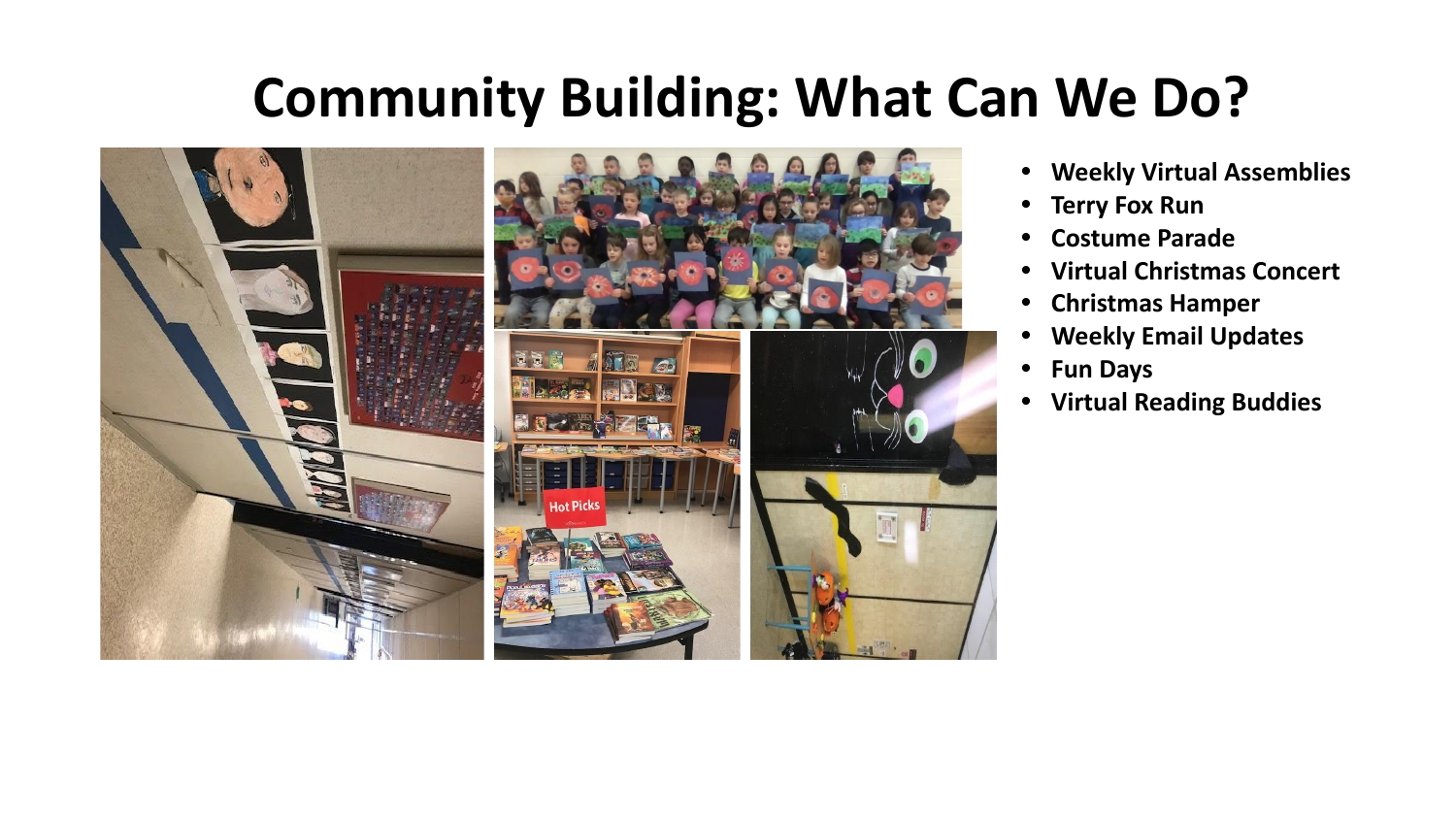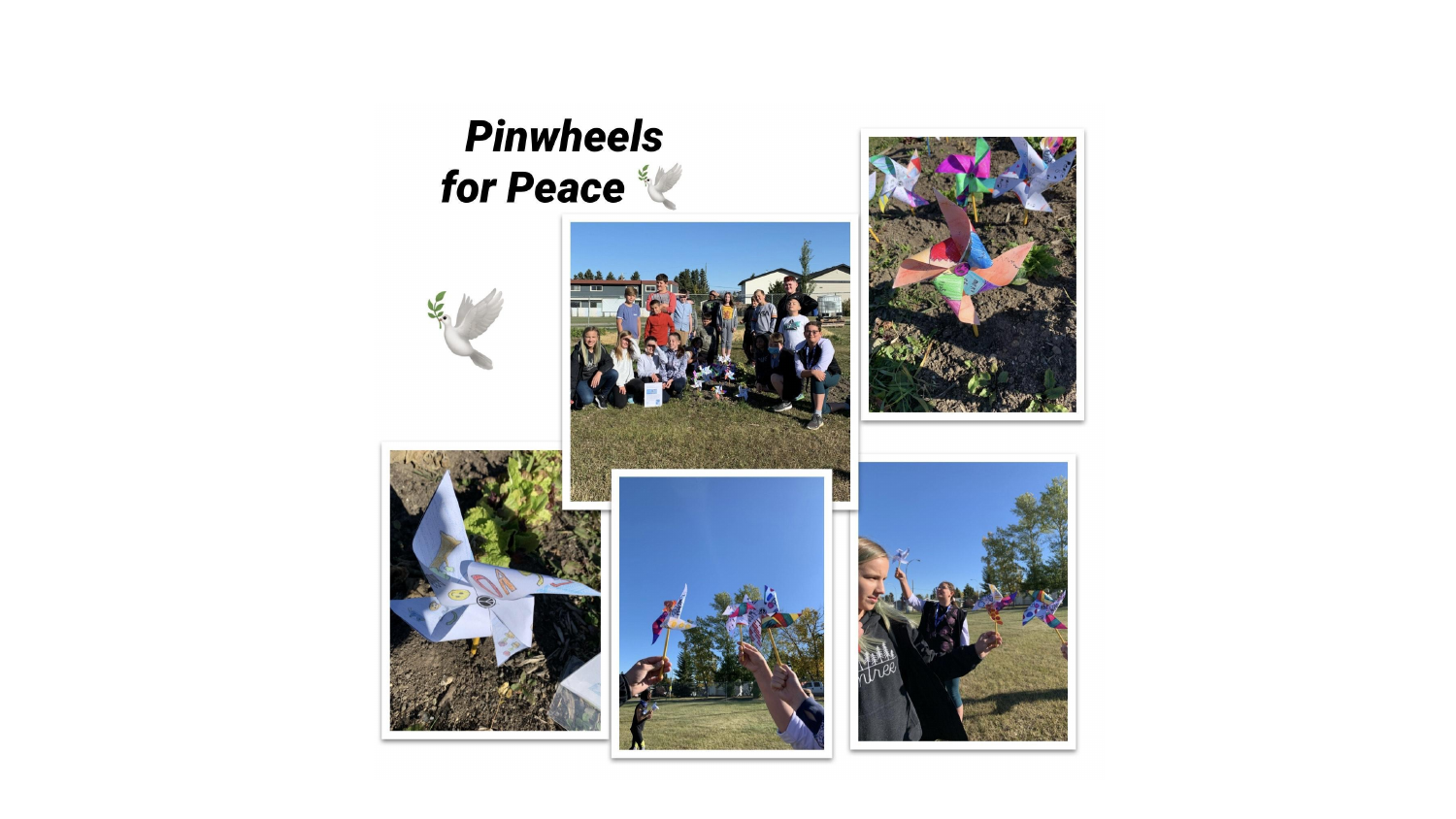# **Our Learning Goals**

#### **Literacy Goals**

- Continue to support student growth in literacy. We have been working to add extra support in our primary classes
- How do we get the children better prepared for Kindergarten and Grade 1?

### **School Culture Goals**

• Social Responsibility and Positive School Culture continue to be a focus for our school. We want to help students to be the best for the world. (Monday Morning Virtual Assemblies, School Spirit Activities, Community Events supported by P.A.C., Extra-Curricular Activities)